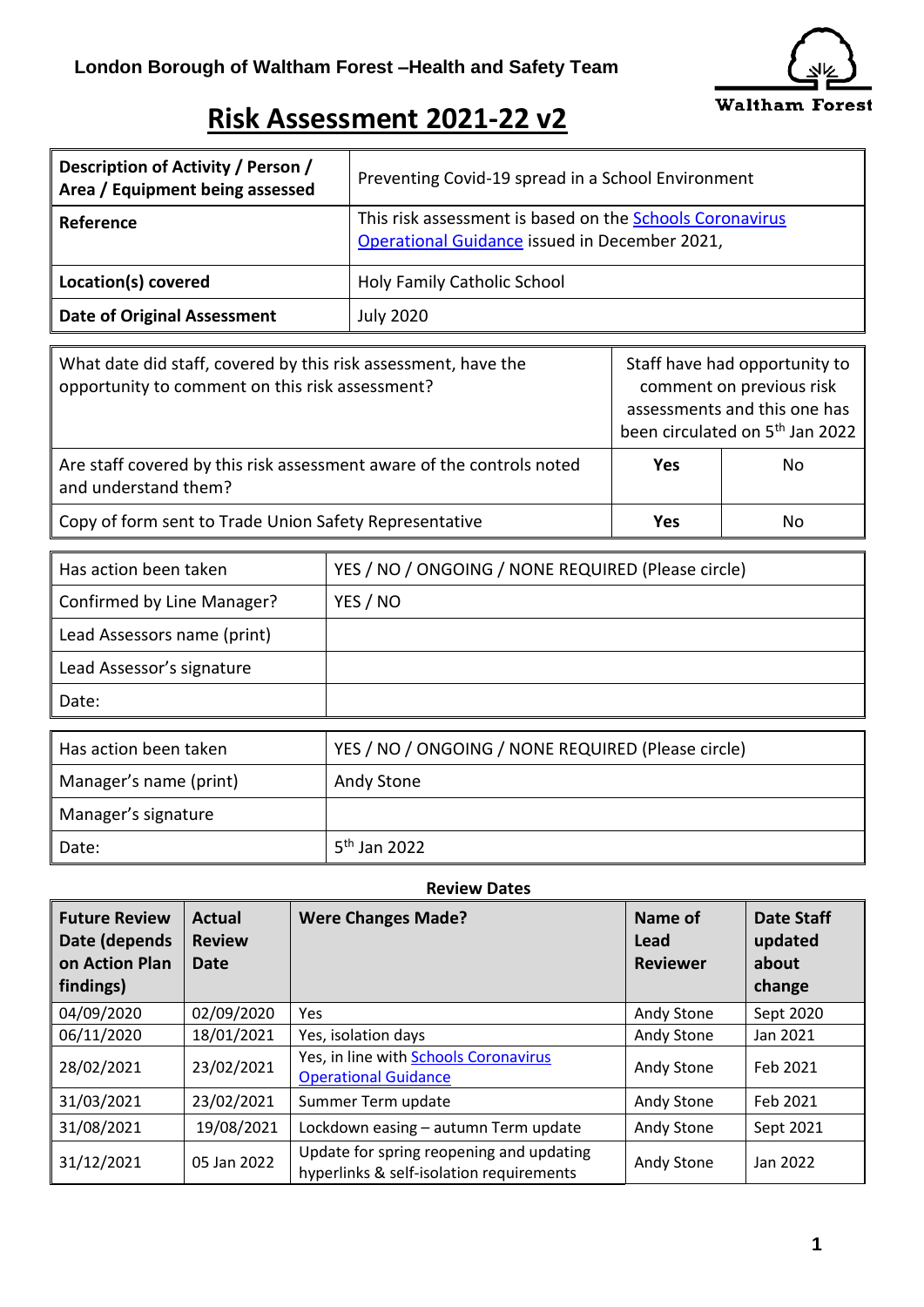## **Significant hazards and current controls**

| <b>No</b>    | Hazard/Hazardous Event | People at                          | What is currently being done to control the hazard/hazardous event                                  | Risk Rating - |
|--------------|------------------------|------------------------------------|-----------------------------------------------------------------------------------------------------|---------------|
|              | (What can go wrong)    | risk                               |                                                                                                     | High/Med/Low  |
| $\mathbf{1}$ | Spread of Covid-19     | Everyone                           | The school will follow the government Schools Coronavirus Operational Guidance where                | Low           |
|              | Coronavirus            | at school,                         | reasonably practicable:                                                                             |               |
|              |                        | including                          | Allowing office workers and others, without disrupting face-to face education, to work              |               |
|              |                        | contractors                        | from home                                                                                           |               |
|              |                        | and visitors $\vert \bullet \vert$ | All school staff and eligible pupils are encouraged to get vaccinated.                              |               |
|              |                        |                                    | Minimise contact with individuals who are unwell by regular contact with parents and                |               |
|              |                        |                                    | staff to identify those who have Covid-19 symptoms, or who have someone in their                    |               |
|              |                        |                                    | household who does, do not attend school                                                            |               |
|              |                        |                                    | Ensure that pupils, staff and other adults do not come into the school if they have Covid-          |               |
|              |                        |                                    | 19 symptoms, or are self-isolating in line with Stay at home: guidance for households               |               |
|              |                        |                                    | with possible or confirmed coronavirus (COVID-19) infection.                                        |               |
|              |                        |                                    | If anyone in the school becomes unwell with a new and persistent cough or a high                    |               |
|              |                        |                                    | temperature, or has a loss of or change in, their normal sense of taste or smell (anosmia),         |               |
|              |                        |                                    | they must be sent home and advised to follow Stay at home: guidance for households                  |               |
|              |                        |                                    | with possible or confirmed coronavirus (COVID-19) infection                                         |               |
|              |                        |                                    | If anyone in the school has a positive home Lateral Flow Test should arrange to have a<br>$\bullet$ |               |
|              |                        |                                    | PCR test and stay at home to see if they have Covid-19.                                             |               |
|              |                        |                                    | Other members of their household (including any siblings) should follow Stay at home:<br>$\bullet$  |               |
|              |                        |                                    | guidance for households with possible or confirmed coronavirus (COVID-19) infection                 |               |
|              |                        |                                    | Any child awaiting collection, will be moved to the designated rooms on Walthamstow<br>$\bullet$    |               |
|              |                        |                                    | (Emmaus) and Wiseman (first aid bay adjacent to the lecture theatre) with external                  |               |
|              |                        |                                    | ventilation (open window) where they can be isolated behind a closed door, depending                |               |
|              |                        |                                    | on the age and needs of the child, with appropriate adult supervision if required. A                |               |
|              |                        |                                    | separate toilet for them to use is nearby. The toilet will be cleaned using standard                |               |
|              |                        |                                    | disinfectant before use by anyone else. Staff will maintain 2m distance from the child at           |               |
|              |                        |                                    | all times.                                                                                          |               |
|              |                        |                                    | Where a 2m distance cannot be maintained (such as for a very young child or a child with            |               |
|              |                        |                                    | complex needs) use the following guidance The use of personal protective equipment (PPE) in         |               |
|              |                        |                                    | education, childcare and children's social care settings, including for aerosol generating          |               |
|              |                        |                                    | procedures (AGPs).                                                                                  |               |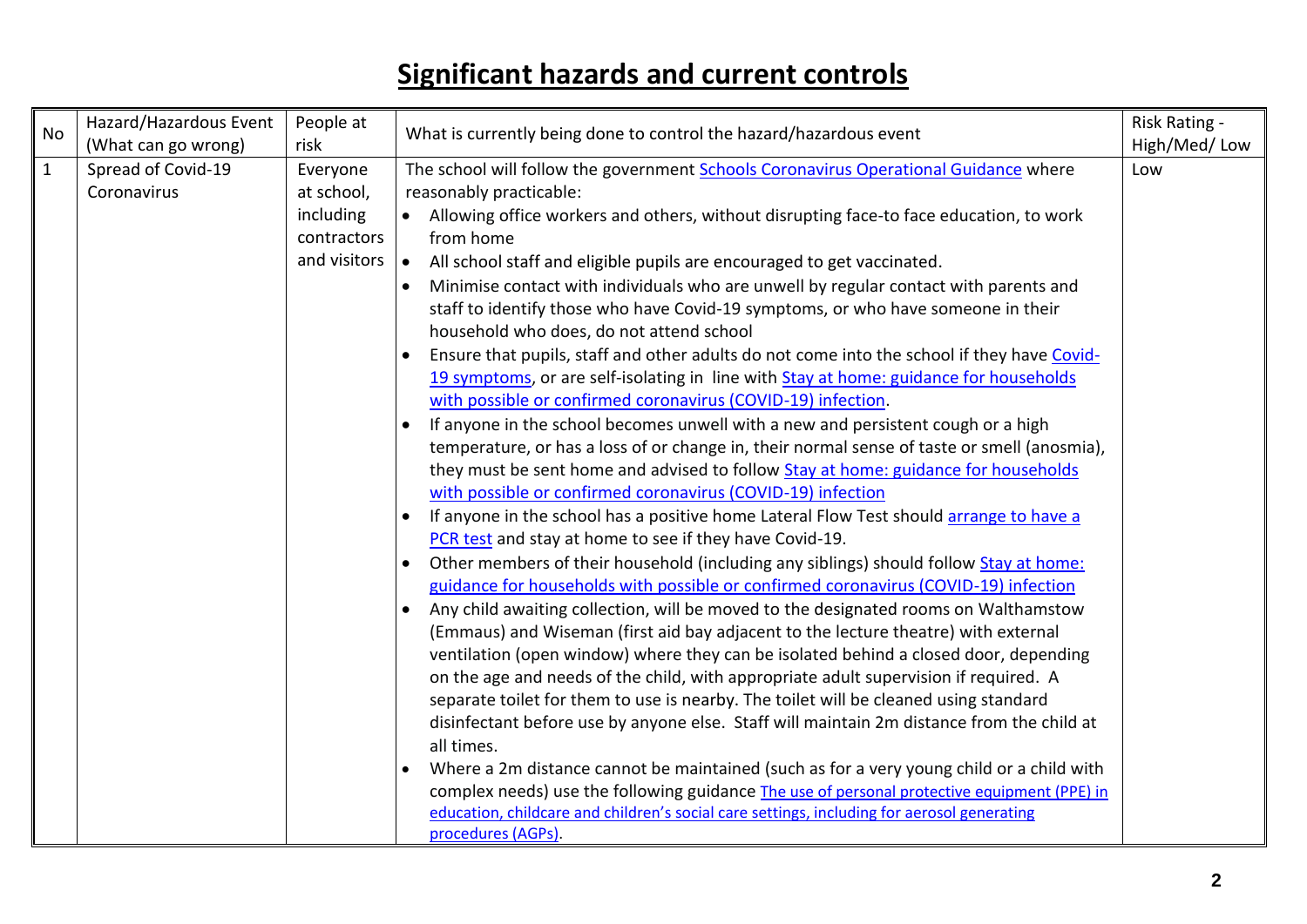| <b>No</b>      | Hazard/Hazardous Event                | People at | What is currently being done to control the hazard/hazardous event                                                                                                                                                                                                                                                                                                                                                                                                                                                                                                                                                                                                                                                                                                                                                                                                                                                                                                                                                                         | Risk Rating - |
|----------------|---------------------------------------|-----------|--------------------------------------------------------------------------------------------------------------------------------------------------------------------------------------------------------------------------------------------------------------------------------------------------------------------------------------------------------------------------------------------------------------------------------------------------------------------------------------------------------------------------------------------------------------------------------------------------------------------------------------------------------------------------------------------------------------------------------------------------------------------------------------------------------------------------------------------------------------------------------------------------------------------------------------------------------------------------------------------------------------------------------------------|---------------|
|                | (What can go wrong)                   | risk      |                                                                                                                                                                                                                                                                                                                                                                                                                                                                                                                                                                                                                                                                                                                                                                                                                                                                                                                                                                                                                                            | High/Med/Low  |
|                |                                       |           | Any members of staff who have helped someone with symptoms and any pupils who have<br>$\bullet$<br>been in close contact with them do not need to go home to self-isolate unless they<br>develop symptoms themselves (in which case, they should arrange a test) or if the<br>symptomatic person subsequently tests positive, or they have been requested to do so by<br>NHS Test & Trace,<br>Those who are fully vaccinated and identified as a contact of someone with Covid-19 -<br>whether Omicron or not - should take an NHS rapid lateral flow test every day for 7 days<br>to help slow the spread of COVID-19.<br>Staff and school pupils should continue to test twice weekly at home, with lateral flow                                                                                                                                                                                                                                                                                                                         |               |
|                |                                       |           | device (LFD) test kits, 3-4 days apart. Testing remains voluntary but is strongly<br>encouraged.<br>We retain a small asymptomatic testing site (ATS) on-site until further notice so we can<br>offer testing to pupils who are unable to test themselves at home.<br>Parents, contractors and other visitors are asked and encouraged to take a lateral flow<br>device (LFD) test before entering the school<br>Everyone must wash their hands thoroughly for 20 seconds with soap and running water<br>or use hand sanitiser after any contact with someone who is unwell. The area around the<br>person with symptoms must be cleaned with normal household disinfectant after they<br>have left to reduce the risk of passing the infection on to other people. See the COVID-19:<br>cleaning of non-healthcare settings outside the home guidance<br>First Aid may be administered in close proximity, but First Aiders should pay particular<br>attention to sanitation measures immediately afterwards including washing hands; see |               |
|                |                                       |           | further guidance on First Aid during Covid-19.<br>If identified as a close contact, staff who are unvaccinated must inform their manager and<br>$\bullet$<br>self-isolate take a test and then follow                                                                                                                                                                                                                                                                                                                                                                                                                                                                                                                                                                                                                                                                                                                                                                                                                                      |               |
| $\overline{2}$ | Poor hand hygiene<br>spreads Covid-19 | Everyone  | An assessment of hand hygiene needs has been completed and there are adequate hand<br>hygiene and handwashing facilities available for staff and pupils<br>Staff and pupils must clean their hands regularly, including when they arrive at school,<br>when they return from breaks, when they change rooms and before and after eating.<br>Regular and thorough hand cleaning is going to be needed for the foreseeable future.                                                                                                                                                                                                                                                                                                                                                                                                                                                                                                                                                                                                           | Low           |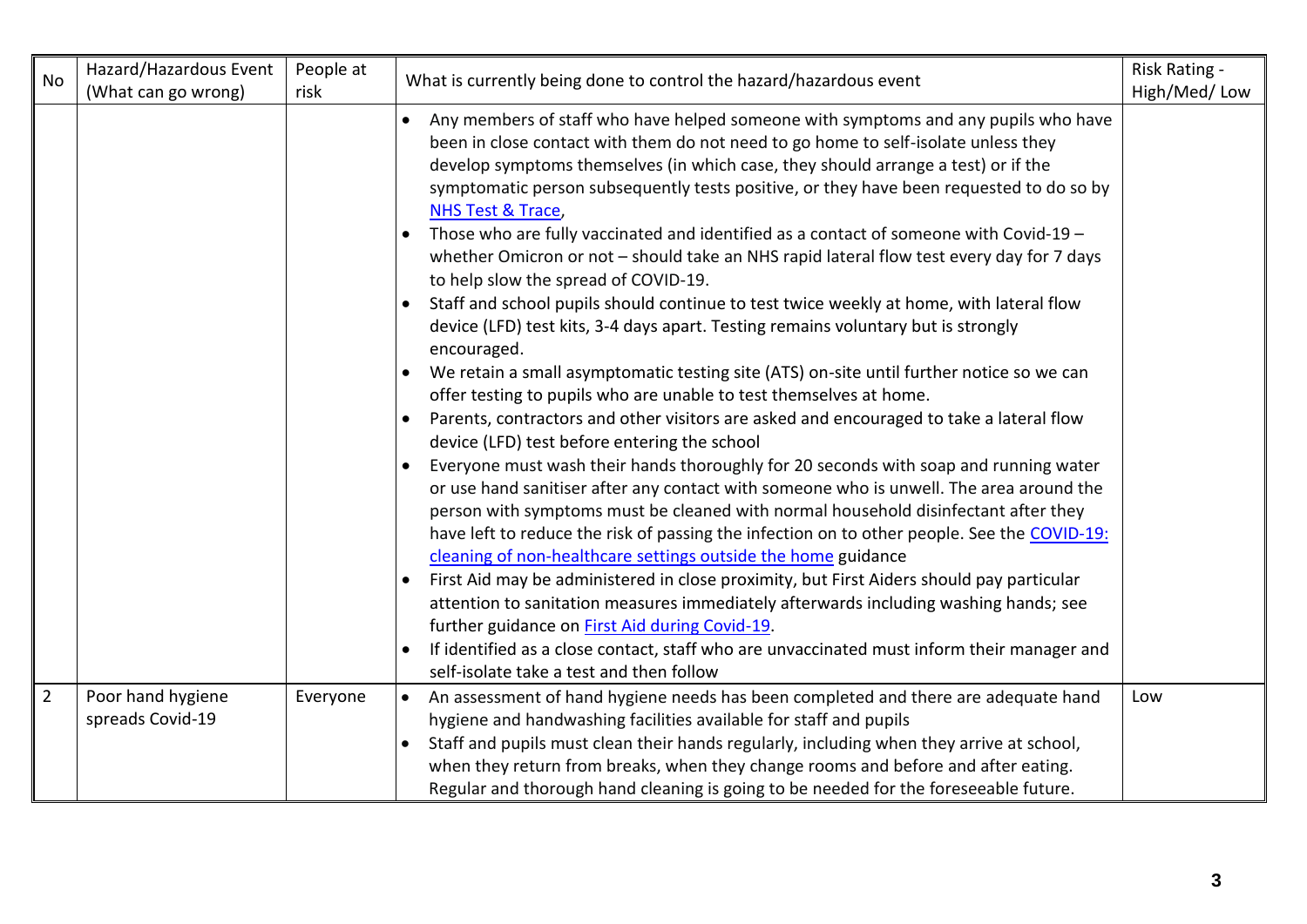| No           | Hazard/Hazardous Event<br>(What can go wrong)                                           | People at<br>risk | What is currently being done to control the hazard/hazardous event                                                                                                                                                                                                                                                                                                                                                                                                                                                                                                                                                                                                                                                                                                                                                                                                                                                                                                                                                                                                                                                                     | Risk Rating -<br>High/Med/Low |
|--------------|-----------------------------------------------------------------------------------------|-------------------|----------------------------------------------------------------------------------------------------------------------------------------------------------------------------------------------------------------------------------------------------------------------------------------------------------------------------------------------------------------------------------------------------------------------------------------------------------------------------------------------------------------------------------------------------------------------------------------------------------------------------------------------------------------------------------------------------------------------------------------------------------------------------------------------------------------------------------------------------------------------------------------------------------------------------------------------------------------------------------------------------------------------------------------------------------------------------------------------------------------------------------------|-------------------------------|
|              |                                                                                         |                   | Pupils instructed and supervised about the risks of ingesting hand sanitiser. Pupils with<br>complex needs are continued to be helped to clean their hands properly. Skin friendly skin<br>cleaning wipes are used as an alternative                                                                                                                                                                                                                                                                                                                                                                                                                                                                                                                                                                                                                                                                                                                                                                                                                                                                                                   |                               |
|              |                                                                                         |                   | Staff and pupils have been informed about good hand hygiene technique from the NHS.<br>$\bullet$                                                                                                                                                                                                                                                                                                                                                                                                                                                                                                                                                                                                                                                                                                                                                                                                                                                                                                                                                                                                                                       |                               |
| $\mathbf{3}$ | Poor respiratory hygiene<br>spread Covid-19,<br>including not wearing<br>face coverings | Everyone          | 'Catch it, Bin it, Kill it' approach is essential, so the school has enough tissues and bins<br>$\bullet$<br>available in the school to support pupils and staff to follow this routine.<br>Staff will support younger children and those with complex needs are helped to get this<br>$\bullet$<br>right, and all pupils understand that this is now part of how school operates.<br>Face coverings are now recommended to be used more widely:<br>o Secondary Schools: staff and pupils should wear face coverings at all times inside the<br>building including in classrooms unless for operational or exemption reasons. This<br>includes our Alternative Provision.<br>Staff and students have been reminded wearing a face covering is in addition to the<br>controls already in place. There are several exemptions to wearing face coverings, so not<br>all staff and secondary school pupils may be wearing them. There is a downloadable<br>exemption card that anyone exempt can use, some may wear badges or lanyards to<br>indicate exemption.<br>The BBC has a good video for how to wear a face covering.<br>$\bullet$ | Low                           |
| 4            | Poor levels of cleanliness<br>spread Covid-19                                           | Everyone          | The government guidance for cleaning in non-healthcare settings outside home is applied<br>to ensure appropriate controls are put in place<br>A cleaning schedule is in place and includes:<br>$\bullet$<br>more frequent cleaning of rooms / shared areas that are used by different groups<br>$\circ$<br>frequently touched surfaces being cleaned more often than normal<br>$\circ$<br>o records to be kept<br>While different groups don't need to be allocated their own toilet blocks, toilets will be<br>cleaned regularly and pupils will be encouraged to clean their hands thoroughly after<br>using the toilet.<br>Hand dryers and/or paper towels may be used in toilet/washroom areas.<br>$\bullet$                                                                                                                                                                                                                                                                                                                                                                                                                       | Low                           |
| 5            | Poor use of equipment<br>and cleaning<br>arrangements                                   | Everyone          | Individual and very frequently used equipment, such as pencils and pens, are not shared.<br>Classroom based resources, such as books and games, shared within the group are<br>frequently cleaned, along with all commonly touched surfaces.                                                                                                                                                                                                                                                                                                                                                                                                                                                                                                                                                                                                                                                                                                                                                                                                                                                                                           | Low                           |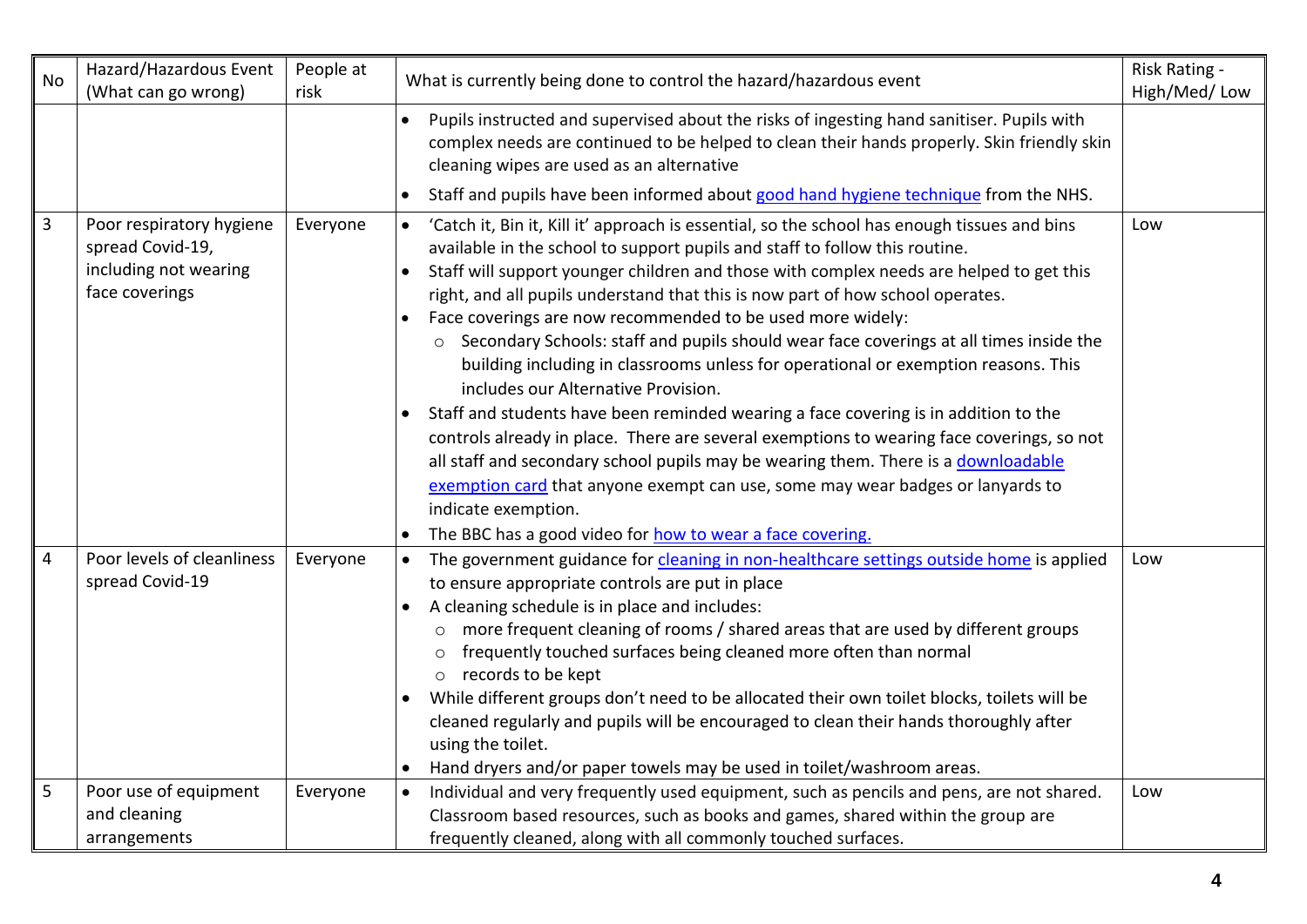| No             | Hazard/Hazardous Event<br>(What can go wrong)                | People at<br>risk | What is currently being done to control the hazard/hazardous event                                                                                                                                                                                                                                                                                                                                                                                                                                                                                                                                                                                                                                                                                                                                                                                                                                                                                                                                                                                                                                                                                                             | Risk Rating -<br>High/Med/Low |
|----------------|--------------------------------------------------------------|-------------------|--------------------------------------------------------------------------------------------------------------------------------------------------------------------------------------------------------------------------------------------------------------------------------------------------------------------------------------------------------------------------------------------------------------------------------------------------------------------------------------------------------------------------------------------------------------------------------------------------------------------------------------------------------------------------------------------------------------------------------------------------------------------------------------------------------------------------------------------------------------------------------------------------------------------------------------------------------------------------------------------------------------------------------------------------------------------------------------------------------------------------------------------------------------------------------|-------------------------------|
|                |                                                              |                   | Shared resources, e.g. sports, art, music and science equipment and cases, are<br>$\bullet$<br>meticulously cleaned regularly and always between groups, or rotated to allow them to<br>be left unused and out of reach for a period of 48 hours (72 hours for plastics) between<br>different groups.<br>Pupils have been advised to limit the equipment they bring into school each day, to<br>$\bullet$<br>essentials such as lunch boxes, hats, coats, books and stationery. Bags are allowed.<br>Pupils and teachers are allowed to take books and other shared resources home, avoiding<br>unnecessary sharing only where it contribute to pupil education and development.<br>Drinking fountains - pupils/staff should use their own water bottle or cup and fill this up at the<br>fountain, rather than drink directly from them. When filling the bottle/cup it should not directly<br>touch the pouring spout. If the pupils or staff do not have containers of their own the school<br>should supply some so individuals can keep well hydrated.<br>Students will change for PE at home and wear their PE kit all day on the days they have PE lessons<br>$\bullet$ |                               |
| 6              | Poor social distancing<br>spreads Covid-19                   | Everyone          | Teachers maintain 2m social distance from the pupils, staying at the front of the class, and<br>$\bullet$<br>away from their colleagues where possible. Staff will maintain 2m distance from each<br>other.<br>Whilst local community infection rates remain high, e.g. over 500 per 100, we will be<br>$\bullet$<br>particularly mindful of the risks of infection. We are not required to return to year group<br>bubbles and are not doing so but some activities naturally take place in year group<br>bubbles including assemblies, PE activities and some other lessons.<br>In the event of a fire alarm activation everyone will make their way out of the nearest safe<br>$\bullet$<br>exit then reinstate social distancing when outside away from building, as it is more<br>important to have a quick clearing of the building(s) for life safety.                                                                                                                                                                                                                                                                                                                  | Medium                        |
| $\overline{7}$ | Lack of Personal<br>Protective Equipment<br>spreads Covid-19 | Staff             | The majority of staff will not require PPE beyond what they would normally need for their<br>work. PPE is only needed where:<br>an individual child or young person becomes ill with Covid-19 symptoms while at<br>$\circ$<br>schools, and only then if a distance of 2 metres cannot be maintained<br>a child or young person already has routine intimate care needs that involves the use<br>$\circ$<br>of PPE, in which case the same PPE should continue to be used<br>The guidance on Schools Coronavirus Operational Guidance will be followed for when,<br>how PPE should be used, what type of PPE to use, and how to source it.                                                                                                                                                                                                                                                                                                                                                                                                                                                                                                                                      | Low                           |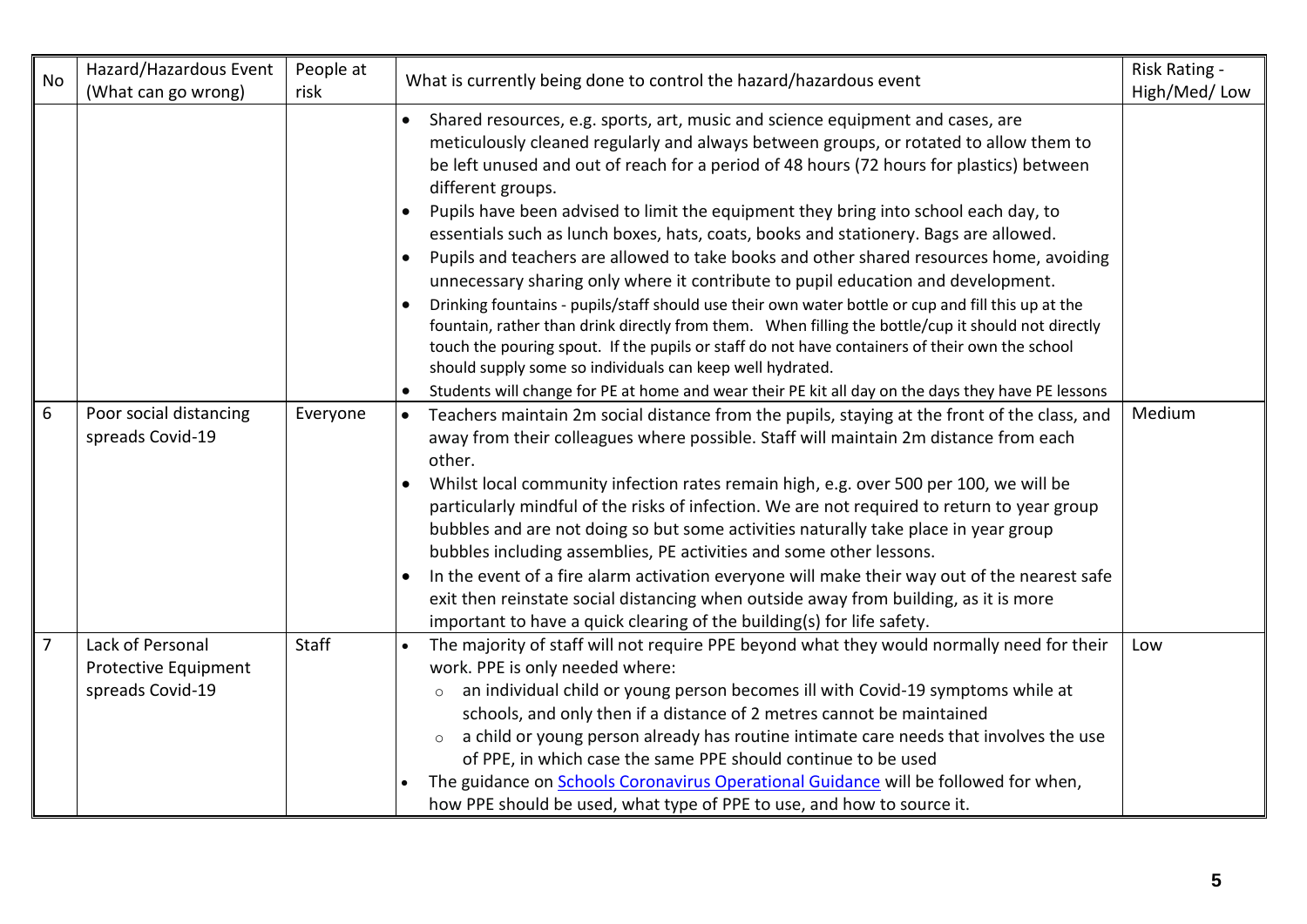| No    | Hazard/Hazardous Event<br>(What can go wrong)                 | People at<br>risk | What is currently being done to control the hazard/hazardous event                                                                                                                                                                                                                                                                                                                                                                                                                                                                                                                                                                                                                                                                                                                                                                                                                                                                                                                                                                                                                                                                                                                                                                                                                                                                                                                                                                                                                                                                                                                                                       | Risk Rating -<br>High/Med/Low |
|-------|---------------------------------------------------------------|-------------------|--------------------------------------------------------------------------------------------------------------------------------------------------------------------------------------------------------------------------------------------------------------------------------------------------------------------------------------------------------------------------------------------------------------------------------------------------------------------------------------------------------------------------------------------------------------------------------------------------------------------------------------------------------------------------------------------------------------------------------------------------------------------------------------------------------------------------------------------------------------------------------------------------------------------------------------------------------------------------------------------------------------------------------------------------------------------------------------------------------------------------------------------------------------------------------------------------------------------------------------------------------------------------------------------------------------------------------------------------------------------------------------------------------------------------------------------------------------------------------------------------------------------------------------------------------------------------------------------------------------------------|-------------------------------|
| 8     | Occupied spaces are not<br>well-ventilated or are<br>too cold | Everyone          | Rooms are aired as much as possible by keeping windows open to the outside at least 10<br>minutes per hour; where practicable windows are kept open when the school is open.<br>Windows and doors to the outside are opened at breaktimes and lunchtimes. Where this<br>impacts on thermal comfort staff and students will be reminded to wear warm clothing;<br>schools will be flexible with uniform requirements.<br>Where provided CO2 monitors will be installed in suitable locations to check on air quality<br>and all reasonably practicable actions will be taken where air quality is identified as a<br>significant issue<br>To maintain a comfortable temperature:<br>high level windows will be opened in preference to low level to reduce draughts<br>where reasonably practicable ventilation will be increased when spaces are<br>unoccupied, e.g. between classes, during break and lunch, and when a room is unused<br>furniture has been rearranged, where possible, to avoid direct drafts;<br>the heating has been adjusted to maintain comfort levels in occupied spaces<br>The ventilation system has been checked against the CIBSE guidance. Where necessary the<br>maintenance company have carried out checks and provided guidance on the safe operation<br>of the ventilation system.<br>Fans should not be used in areas/rooms with no air flow. Instead they can be used to increase air flow<br>by pointing them at an open window or open external door to keep the air moving. They should not<br>be pointing straight at someone's face as this may increase Covid-19 transmission. | Low                           |
| $9\,$ | Spread of Covid-19 goes<br>unchecked                          | Everyone          | The school will engage fully with the local authority's public health team's Local Outbreak<br><b>Control Plan and the NHS Test and Trace system</b><br>Strengthen comms to encourage twice weekly testing at home for staff, consider<br>$\bullet$<br>increased frequency of testing. Support from Stay Safe Champions available.<br>Access specialist Infection Prevention Control support if required. Implement one-off<br>$\bullet$<br>enhanced cleaning, focussing on touch points and shared equipment.<br>We are limiting residential visits, open days, parents evenings are remote and live<br>performances in the school.<br>Attendance restriction may be required in certain situations where other measures<br>haven't been sufficient and should only be short-term.<br>Staff and parents/carers have been advised they will need to be ready and willing to:<br>$\bullet$<br>book a test if they are displaying symptoms. Staff and pupils must not come into the<br>$\circ$<br>school if they have symptoms and must be sent home to self-isolate if they develop                                                                                                                                                                                                                                                                                                                                                                                                                                                                                                                                       | Low                           |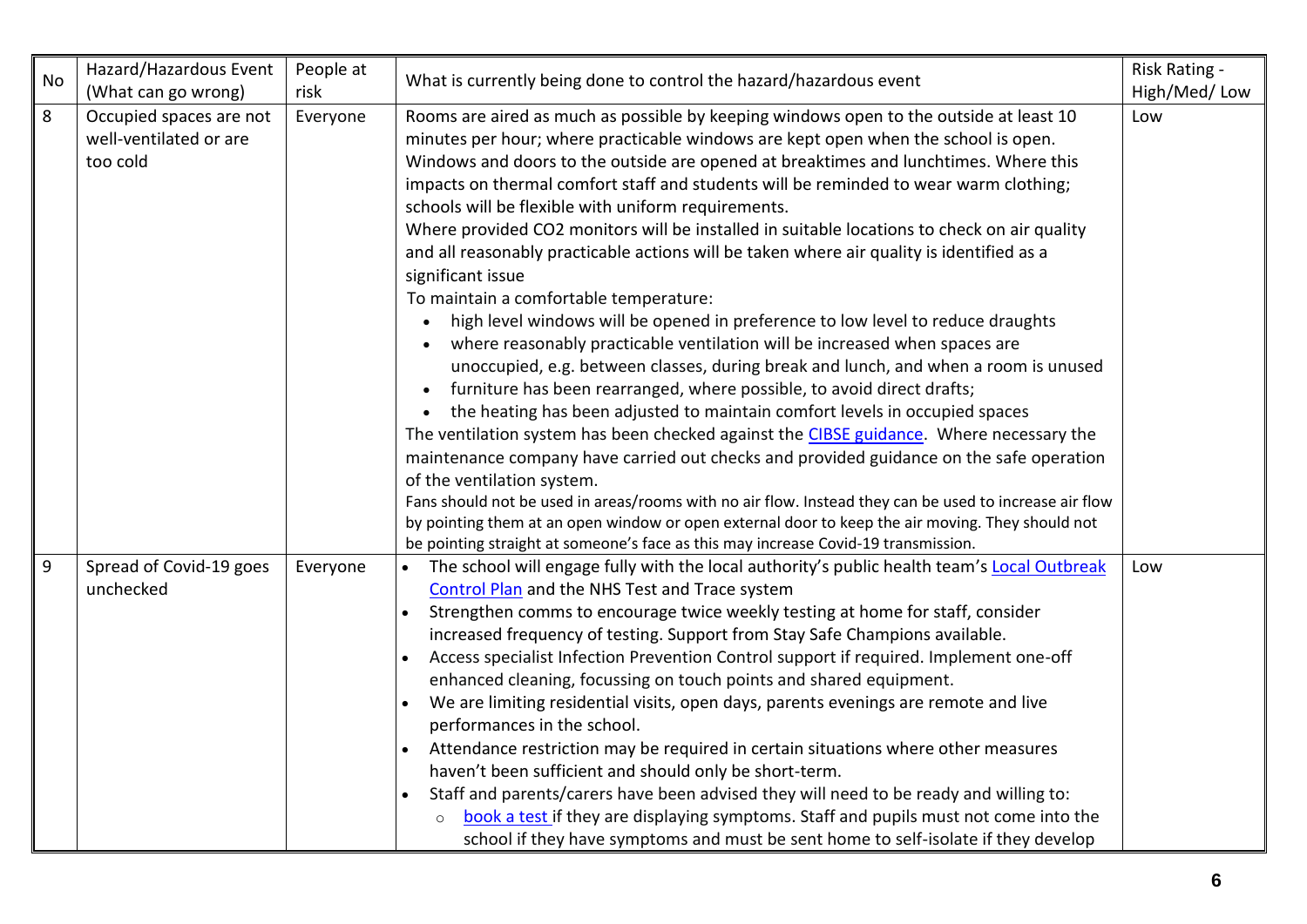| <b>No</b> | Hazard/Hazardous Event<br>(What can go wrong)       | People at<br>risk | What is currently being done to control the hazard/hazardous event                                                                                                                                                                                                                                                                                                                                                                                                                                                                                                                                                                                                                                                                                                                                                                                                                                                                                                                                                                                                                                                                                                                                                                                                                                                                                                                          | Risk Rating -<br>High/Med/Low |
|-----------|-----------------------------------------------------|-------------------|---------------------------------------------------------------------------------------------------------------------------------------------------------------------------------------------------------------------------------------------------------------------------------------------------------------------------------------------------------------------------------------------------------------------------------------------------------------------------------------------------------------------------------------------------------------------------------------------------------------------------------------------------------------------------------------------------------------------------------------------------------------------------------------------------------------------------------------------------------------------------------------------------------------------------------------------------------------------------------------------------------------------------------------------------------------------------------------------------------------------------------------------------------------------------------------------------------------------------------------------------------------------------------------------------------------------------------------------------------------------------------------------|-------------------------------|
| 10        | Staff or students are<br>asymptomatic carriers of   | Everyone          | them in school. All children can be tested, including children under 5, but children<br>aged 11 and under will need to be helped by their parents/carers if using a home<br>testing kit<br>provide details of anyone they have been in close contact with if they were to test<br>$\circ$<br>positive for Covid-19 or if asked by NHS Test & Trace<br>self-isolate if they live in a household with someone who develops Covid-19<br>symptoms or they have been in close contact with someone who tests positive for<br>Covid-19, or if asked to do so by NHS Test and Trace<br>those who are fully vaccinated and identified as a contact of someone with Covid-19<br>- whether Omicron or not - are strongly advised to take Lateral Flow Device (LFD)<br>test every day for 7 days to help slow the spread of COVID-19.<br>Tests can be booked online through the NHS testing and tracing, or ordered by telephone<br>via NHS 119 for those without access to the internet. Staff, as essential workers, have<br>priority access to testing.<br>The business continuity plan has been updated on actions to take to cover the four tiers<br>of restriction identified in the government guidance listed at the end of this risk<br>assessment<br>Lateral Flow Rapid testing in schools<br>We have arranged a staggered start to permit lateral flow testing of students to help identify | Low                           |
|           | the Covid-19 virus                                  |                   | asymptomatic infections and will have a separate risk assessment to detail the appropriate<br>controls following the updated government guidance.<br>These controls are in addition to all the other controls already put in place to protect staff<br>and pupils from potential infection.<br>Staff not undertaking the regular testing, will need to have higher levels of management<br>supervision to monitor they are following the controls in this risk assessment, due to up to<br>one third of infectious people being asymptomatic                                                                                                                                                                                                                                                                                                                                                                                                                                                                                                                                                                                                                                                                                                                                                                                                                                                |                               |
| 11        | There is a school<br>confirmed case of Covid-<br>19 | Everyone          | As set out in the Local Outbreak Control Plan, if made aware of a positive staff or pupil<br>case, the SBM/Head will notify the <b>Public Health Team</b> using the standard reporting<br>template.<br>The Local Authority will provide communications guidance including letter templates for<br>schools to send to staff, and parents of contacts.<br>Ongoing infection control advice and support will be made available to schools via the<br>local IPC lead for schools and the Public Health team.                                                                                                                                                                                                                                                                                                                                                                                                                                                                                                                                                                                                                                                                                                                                                                                                                                                                                    | Low                           |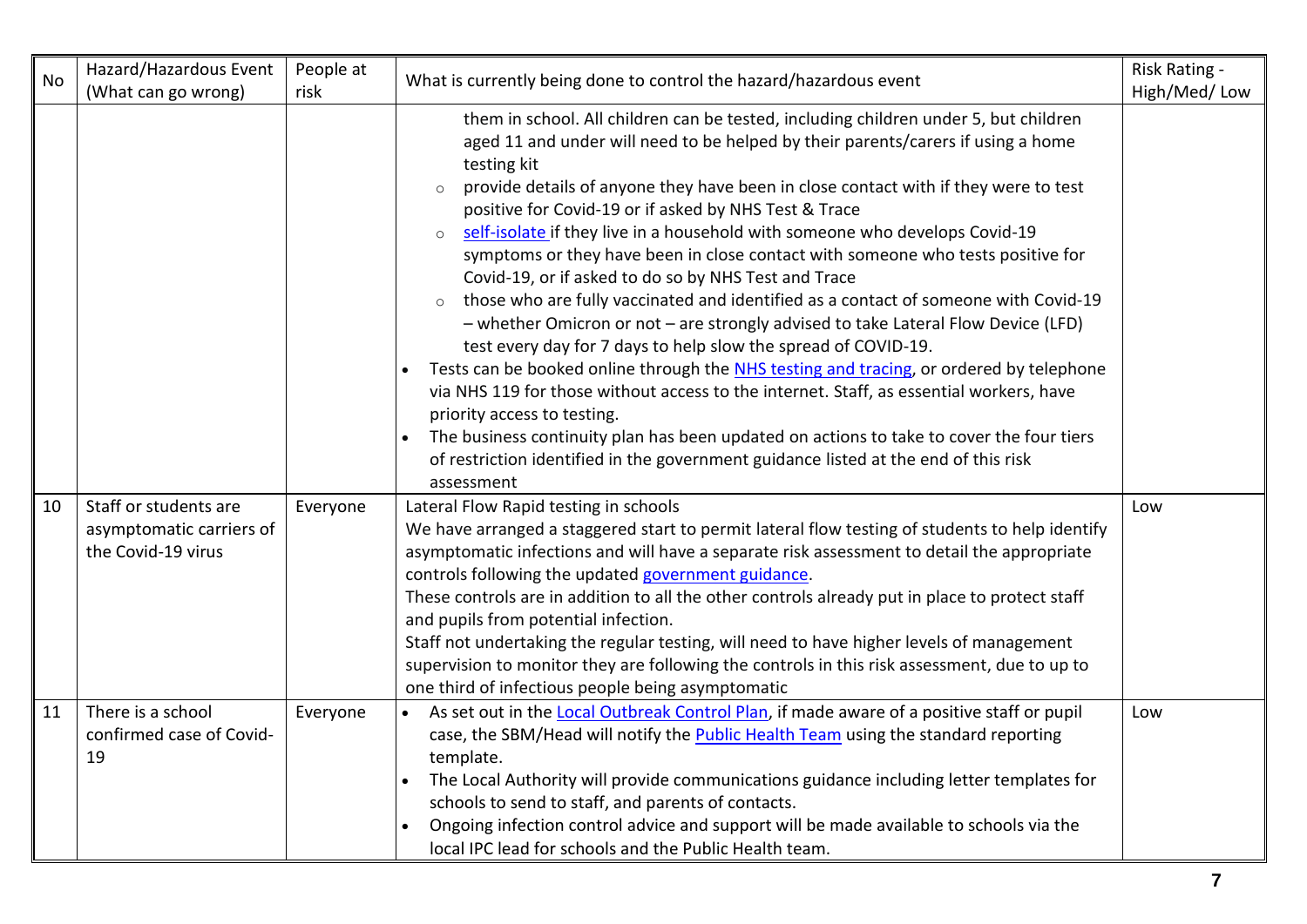| <b>No</b> | Hazard/Hazardous Event<br>(What can go wrong)                                                                                                     | People at<br>risk                               | What is currently being done to control the hazard/hazardous event                                                                                                                                                                                                                                                                                                                                                                                                                                                                                                                                                                                                                                                                                                                                                                                                                                                                                                                                                                                                                                                                                                                                                                                                                                                                                                                                                           | Risk Rating -<br>High/Med/Low |
|-----------|---------------------------------------------------------------------------------------------------------------------------------------------------|-------------------------------------------------|------------------------------------------------------------------------------------------------------------------------------------------------------------------------------------------------------------------------------------------------------------------------------------------------------------------------------------------------------------------------------------------------------------------------------------------------------------------------------------------------------------------------------------------------------------------------------------------------------------------------------------------------------------------------------------------------------------------------------------------------------------------------------------------------------------------------------------------------------------------------------------------------------------------------------------------------------------------------------------------------------------------------------------------------------------------------------------------------------------------------------------------------------------------------------------------------------------------------------------------------------------------------------------------------------------------------------------------------------------------------------------------------------------------------------|-------------------------------|
|           |                                                                                                                                                   |                                                 | The school follows NHS guidance on testing for Covid-19.<br>$\bullet$                                                                                                                                                                                                                                                                                                                                                                                                                                                                                                                                                                                                                                                                                                                                                                                                                                                                                                                                                                                                                                                                                                                                                                                                                                                                                                                                                        |                               |
| 12        | Pupils and staff use<br>public transport to get to<br>and leave school                                                                            | Everyone                                        | Pupils and staff have been advised to cycle, scoot or walk to school<br>$\bullet$<br>Adequate secure cycle/scooter parking has been installed<br>$\bullet$<br>Anyone using public transport observes the safer travel guidance for passengers and are<br>$\bullet$<br>advised to wear face coverings in crowded areas<br>Car sharing is now allowed and where practicable should be the same group of travellers.<br>Where this is not the case travellers are advised to wear a face covering<br>Taxis and private hire vehicles the Government recommends you wear Face Coverings<br>$\bullet$<br>Home to School transport Children and young people aged 11 and over should wear a<br>face covering when travelling on dedicated transport to secondary school or college.<br>[Children and young people aged 11 and over should wear a face covering when travelling<br>on dedicated transport to secondary school or college.]                                                                                                                                                                                                                                                                                                                                                                                                                                                                                          | Low                           |
| 13        | Member of school<br>community is clinically<br>extremely vulnerable /<br>clinically vulnerable and<br>staff at an increased risk<br>from Covid-19 | Extremely<br>clinically<br>vulnerable<br>person | <b>Clinically Extremely Vulnerable</b><br>o The school has provided a Covid-19 safe work environment<br>Government is advising clinically extremely vulnerable people, as a minimum, to<br>$\circ$<br>follow the same guidance as everyone else.<br>However, a CEV who is at a higher risk of becoming seriously ill they were to catch Covid-<br>19, may wish to think particularly carefully about additional precautions that might wish<br>to continue to take and hold discussion with their Manager/employer. During periods of<br>high or rising infection rates, anyone CEV will have a separate assessment carried out and<br>additional controls regarding keeping a safe distance from others and the wearing of face<br>coverings along with any other practicable controls will be put in place.<br>Pregnant employees / pregnant pupils will be advised to discuss vaccinations with the GP.<br>Current evidence suggests vaccination should still go ahead for the protection of both<br>mother and unborn child. The school will carry out individual risk assessments for<br>Pregnant women in line with the guidance from the Royal College of Gynaecologists.<br>A separate Individual Health Risk Assessment has been carried out for those identifying<br>themselves as at higher risk, in discussion with their head of service/line manager and<br>should be reviewed in light of updates or changes. | Low                           |
| 14        | Insufficient staff to run<br>on-site teaching safely                                                                                              |                                                 | The school business continuity plan will be followed for the continued provision of<br>education in larger groups and remote learning to enable safe learning for all. This will be<br>discussed with the LA to identify what is reasonably practicable and if there are other<br>resources available.                                                                                                                                                                                                                                                                                                                                                                                                                                                                                                                                                                                                                                                                                                                                                                                                                                                                                                                                                                                                                                                                                                                       | Low                           |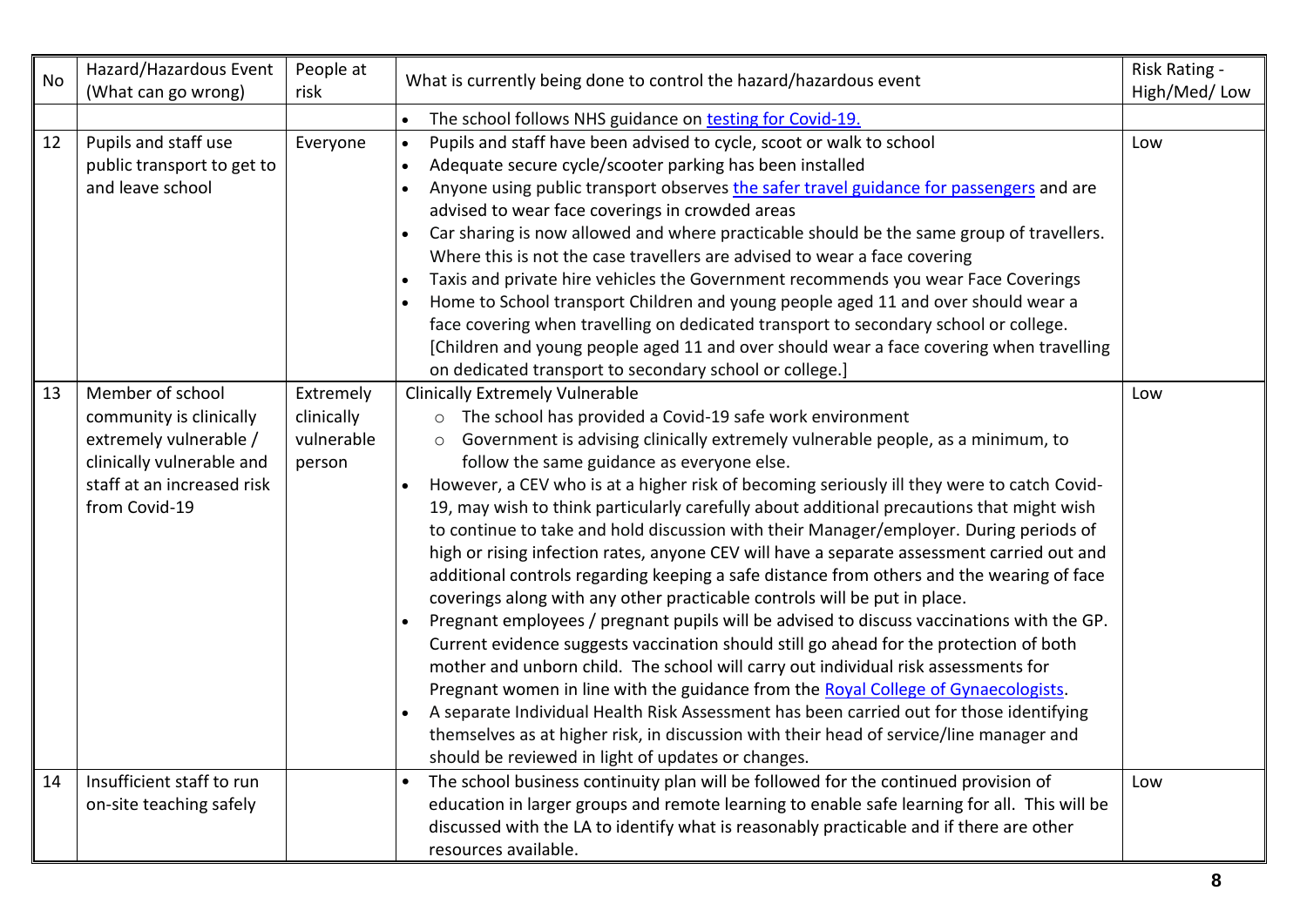| <b>No</b> | Hazard/Hazardous Event<br>(What can go wrong)                 | People at<br>risk   | What is currently being done to control the hazard/hazardous event                                                                                                                                                                                                                                                                                                                                                                                                                                                                                                                                                                                                                                                                                                                                                                                                                                                                                                                                                                                                                                                                                                                                                                                                                                                                                                                                                                                                                                                                                                                                                                                                                                                                                                                                                                                                         | Risk Rating -<br>High/Med/Low |
|-----------|---------------------------------------------------------------|---------------------|----------------------------------------------------------------------------------------------------------------------------------------------------------------------------------------------------------------------------------------------------------------------------------------------------------------------------------------------------------------------------------------------------------------------------------------------------------------------------------------------------------------------------------------------------------------------------------------------------------------------------------------------------------------------------------------------------------------------------------------------------------------------------------------------------------------------------------------------------------------------------------------------------------------------------------------------------------------------------------------------------------------------------------------------------------------------------------------------------------------------------------------------------------------------------------------------------------------------------------------------------------------------------------------------------------------------------------------------------------------------------------------------------------------------------------------------------------------------------------------------------------------------------------------------------------------------------------------------------------------------------------------------------------------------------------------------------------------------------------------------------------------------------------------------------------------------------------------------------------------------------|-------------------------------|
|           |                                                               |                     | The school will remain open to vulnerable children and key worker children throughout<br>$\bullet$                                                                                                                                                                                                                                                                                                                                                                                                                                                                                                                                                                                                                                                                                                                                                                                                                                                                                                                                                                                                                                                                                                                                                                                                                                                                                                                                                                                                                                                                                                                                                                                                                                                                                                                                                                         |                               |
| 15        | Pupils and staff at<br>increased risk of mental<br>ill-health | Pupils and<br>Staff | The Department for Education is providing additional support for both pupil and staff<br>$\bullet$<br>wellbeing in the current situation. Information is available regarding extra mental health<br>support for pupils and teachers and the Wellbeing for Education grant.<br>Other resources that may be used include<br>webinar advising school staff how to support pupil and student mental wellbeing.<br>$\circ$<br>PHE support children and young people's mental health and wellbeing,<br>$\circ$<br>Advice on Being active from the Association for Physical Education, Youth Sport Trust<br>$\circ$<br>& Sport England.<br>PHE and the NHS Every Mind Matters campaign to help take action to look after<br>$\circ$<br>mental health and wellbeing.<br>A training module, teaching about mental wellbeing, to improve teacher confidence<br>$\circ$<br>in talking about and teaching mental health and wellbeing.<br>The <b>Education Support Partnership</b> provides a free helpline for school staff and<br>$\circ$<br>targeted support for mental health and wellbeing.<br>Local access to Kooth online mental health support is available for secondary school<br>$\circ$<br>aged children in Waltham Forest<br>The school has an employee assistance provider with the following free phone number<br>and this has been promoted to all staff 08000 562 561<br>Teachers may wish to access the free MindEd hub, which includes materials on staff<br>resilience, families and other resources.<br>Schools will work with school nursing services, as leaders of the healthy child programme,<br>to support the health and wellbeing of pupils<br>Staff can access the <i>Thrive App</i> on their mobile phone, search "Thrive Mental Wellbeing"<br>in your app store, the access code is available from the Head/SBM, has been posted in the<br>staff room. | Low                           |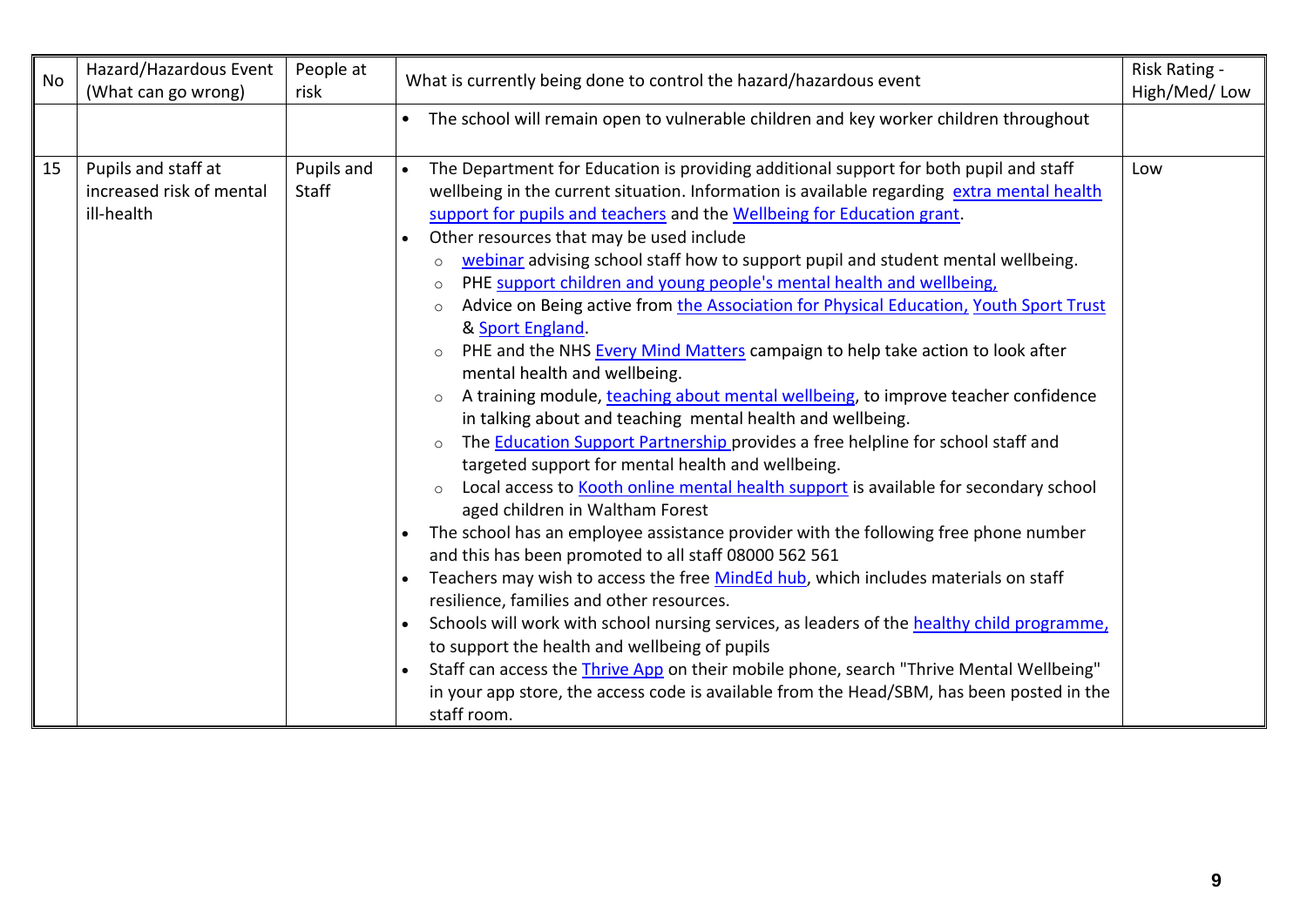| No | Hazard/Hazardous Event<br>(What can go wrong)                                      | People at<br>risk               |                        | Risk Rating -<br>What is currently being done to control the hazard/hazardous event<br>High/Med/Low                                                                                                                                                                                                                                                                                                                                                                                                                                                                    |     |
|----|------------------------------------------------------------------------------------|---------------------------------|------------------------|------------------------------------------------------------------------------------------------------------------------------------------------------------------------------------------------------------------------------------------------------------------------------------------------------------------------------------------------------------------------------------------------------------------------------------------------------------------------------------------------------------------------------------------------------------------------|-----|
| 16 | Lack of staff resources<br>increases risk from<br>Covid-19                         | Everyone                        | $\bullet$<br>$\bullet$ | Staff have been asked to work as flexibly as possible. Managers have discussed and<br>agreed any changes before they have been put in place.<br>The school has reviewed existing practices and have used the DfE's workload reduction<br>toolkit.<br>Staff have been made aware of the DfE range of resources, including case studies to<br>support remote education and help address workload.<br>Reference will be made to the Education Endowment Foundation (EEF) guidance on<br>making the best use of teaching assistants to help primary and secondary schools. | Low |
| 17 | Peripatetic / supply staff<br>increase risk of Covid-19                            | Everyone                        | $\bullet$<br>$\bullet$ | All peripatetic and supply staff have confirmed they are not suffering any Covid-19<br>symptoms (new, continuous cough or a high temperature, or has a loss of, or change in,<br>their normal sense of taste or smell) before arriving on site.<br>Records of peripatetic and supply teachers are kept for 21 days after their arrival and will<br>be available for any Test and Trace purposes.<br>The DfE guidance will be followed, including keeping children safe in education.                                                                                   | Low |
| 18 | Pupil behaviour<br>increased risk of Covid-<br>19                                  | Everyone                        | $\bullet$              | The behaviour policy has been updated to reflect the requirements of minimising Covid-<br>19 spread and have been made available to pupils and parents before the start of term                                                                                                                                                                                                                                                                                                                                                                                        | Low |
| 19 | Students behaviour in<br>alternative provision<br>may increase risk of<br>Covid-19 | Everyone                        |                        | Where appropriate, separate risk assessments are undertaken for each pupil/class/year<br>groups to ensure all are protected. The results of the assessments are integrated into the<br>daily operation of the school                                                                                                                                                                                                                                                                                                                                                   | Low |
| 20 | Teaching requires close<br>supervision, e.g. power<br>tools in D&T                 | Teacher<br>and pupil            | $\bullet$              | Guidance from CLEAPSS will be followed on how to use power tools safely during the<br>Covid-19 Pandemic                                                                                                                                                                                                                                                                                                                                                                                                                                                                | Low |
| 21 | <b>Exposure to Covid-19</b><br>during educational visits                           | Staff and<br>pupils on<br>visit | $\bullet$              | The school will follow the Outdoor Education Advisers Panel Guidance for safe the<br>provision of educational visits.                                                                                                                                                                                                                                                                                                                                                                                                                                                  | Low |
| 22 | <b>Exposure to Covid-19</b><br>during PE                                           | PE Staff and<br>pupils          |                        | The school will follow the Association for Physical Education Guidance for safe the<br>provision of PE and any team sports.                                                                                                                                                                                                                                                                                                                                                                                                                                            | Low |
| 23 | <b>Exposure to Covid-19</b><br>during music, dance and<br>drama                    | Music staff<br>and pupils       | $\bullet$              | The school will follow the Arts Council Guidance for safe the provision music, dance and<br>drama.                                                                                                                                                                                                                                                                                                                                                                                                                                                                     | Low |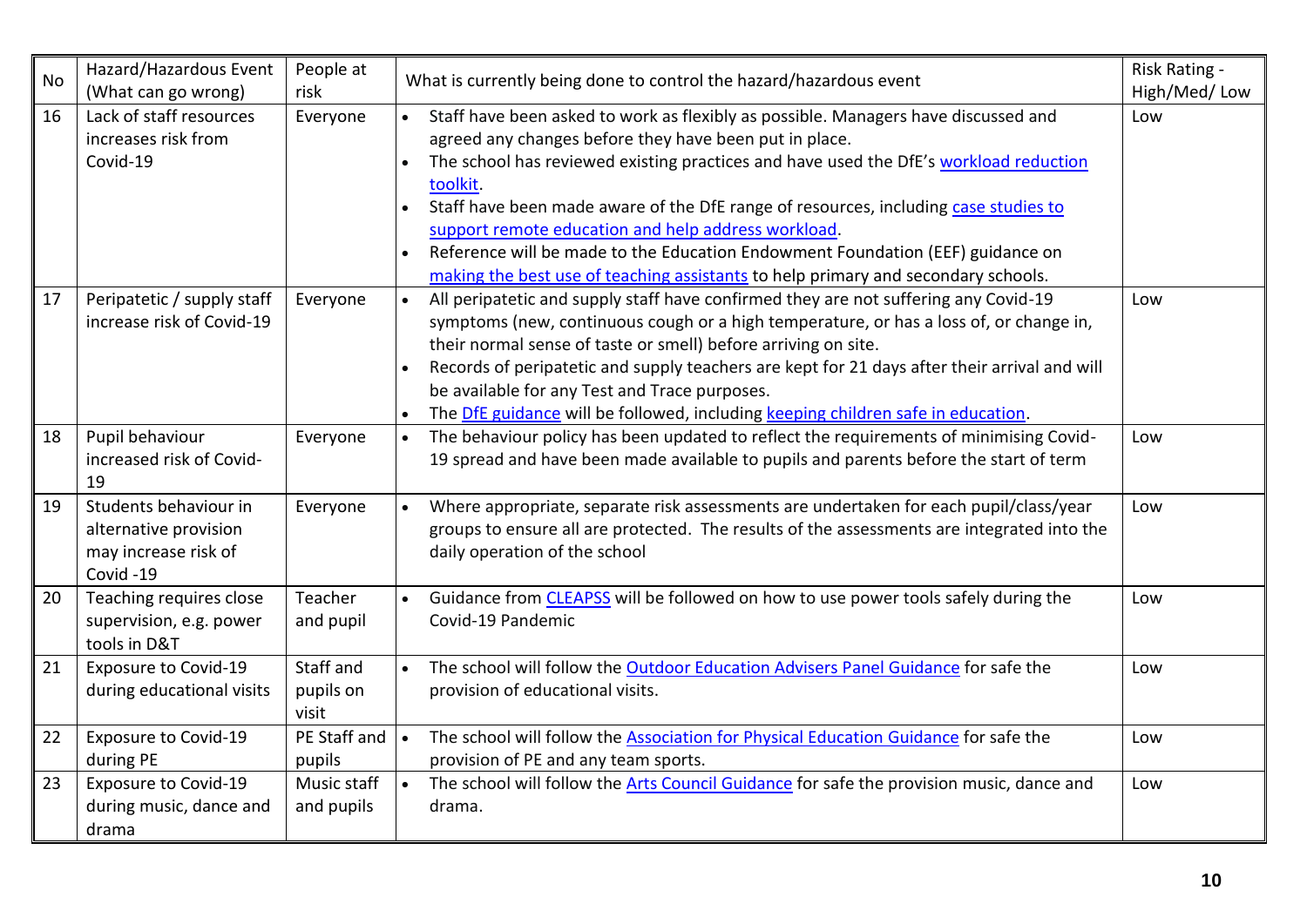| <b>No</b> | Hazard/Hazardous Event<br>(What can go wrong) | People at<br>risk                                                                                                                                                                                             | Risk Rating -<br>What is currently being done to control the hazard/hazardous event<br>High/Med/Low          |     |  |  |
|-----------|-----------------------------------------------|---------------------------------------------------------------------------------------------------------------------------------------------------------------------------------------------------------------|--------------------------------------------------------------------------------------------------------------|-----|--|--|
| 24        | Extra-curricular activities                   | Everyone                                                                                                                                                                                                      | The school will follow in the government Schools Coronavirus Operational Guidance for                        | Low |  |  |
|           | increase risk of Covid-19                     |                                                                                                                                                                                                               | safe the provision of extra-curricular and wraparound activities.                                            |     |  |  |
| 25        | Dedicated school                              | Pupils                                                                                                                                                                                                        | The school will follow in the government Schools Coronavirus Operational Guidance for                        | Low |  |  |
|           | transport increases the                       | safe the provision of dedicated school transport<br>Dedicated transport providers will be asked for their risk assessments to ensure the<br><b>Schools Coronavirus Operational Guidance is being followed</b> |                                                                                                              |     |  |  |
|           | risk of Covid-19                              |                                                                                                                                                                                                               |                                                                                                              |     |  |  |
|           |                                               |                                                                                                                                                                                                               |                                                                                                              |     |  |  |
|           |                                               | The school and local authority will work closely and in partnership together to ensure the<br>$\bullet$<br>school bus service is safe and sufficient.                                                         |                                                                                                              |     |  |  |
|           |                                               |                                                                                                                                                                                                               |                                                                                                              |     |  |  |
| 26        | Catering staff increase                       | Everyone                                                                                                                                                                                                      | The catering provider has confirmed compliance with existing food hygiene standards.                         | Low |  |  |
|           | the risk of Covid-19                          |                                                                                                                                                                                                               | Staff will adhere to the Food Standards Agency Safe Methods Checklist for personal                           |     |  |  |
|           |                                               |                                                                                                                                                                                                               | hygiene and fitness to work practices.                                                                       |     |  |  |
| 27        | <b>Building not</b>                           | Everyone                                                                                                                                                                                                      | All the usual pre-term building checks have been undertaken to make the school safe,                         | Low |  |  |
|           | maintained/used                               |                                                                                                                                                                                                               | including managing the risks of Legionnaires' disease. The following guidance has been                       |     |  |  |
|           | without maintenance                           |                                                                                                                                                                                                               | followed Legionella risks during the coronavirus outbreak.                                                   |     |  |  |
|           | undertaken                                    |                                                                                                                                                                                                               | The advice on safely reoccupying buildings from the Chartered Institute of Building                          |     |  |  |
|           |                                               |                                                                                                                                                                                                               | Services Engineers' guidance on emerging from lockdown has also been followed.                               |     |  |  |
| 28        | Staff and parents unsure                      | Everyone                                                                                                                                                                                                      | The school business continuity plan has been updated to include procedures to follow in                      | Low |  |  |
|           | what to do in the event                       |                                                                                                                                                                                                               | the event of a local lockdown                                                                                |     |  |  |
|           | of a local lockdown due                       |                                                                                                                                                                                                               | The SBM/Head will contact the <b>Public Health Team</b> and follow their advice, including what<br>$\bullet$ |     |  |  |
|           | to a local outbreak of                        |                                                                                                                                                                                                               | is in the Local Outbreak Control Plan, and share with staff and parents.                                     |     |  |  |
|           | Covid-19                                      |                                                                                                                                                                                                               | Guidance on communications and letter templates for schools to send to parents and                           |     |  |  |
|           |                                               |                                                                                                                                                                                                               | staff will be shared via LCRC (London Coronavirus Response Centre)                                           |     |  |  |
|           |                                               |                                                                                                                                                                                                               | Infection control support and training will be made available to staff via Public Health                     |     |  |  |

## **Risk Rating : if High** or **Medium use Action Plan**

High = current controls totally inadequate with serious consequences: death(s), serious injury, long-term ill health, or there is a very high frequency of the hazard/hazardous event occurring Immediate action required, may require task to be suspended until issue resolved

Medium = current controls still poor but consequences less serious: minor injury, short-term ill health with no lasting effects, Action required in specific timeframe, normally within 3/6 months, may be sooner dependent on how serious an issue it is

Low = current controls are adequate to minimise the risk so far as reasonably practicable, check still relevant at next review date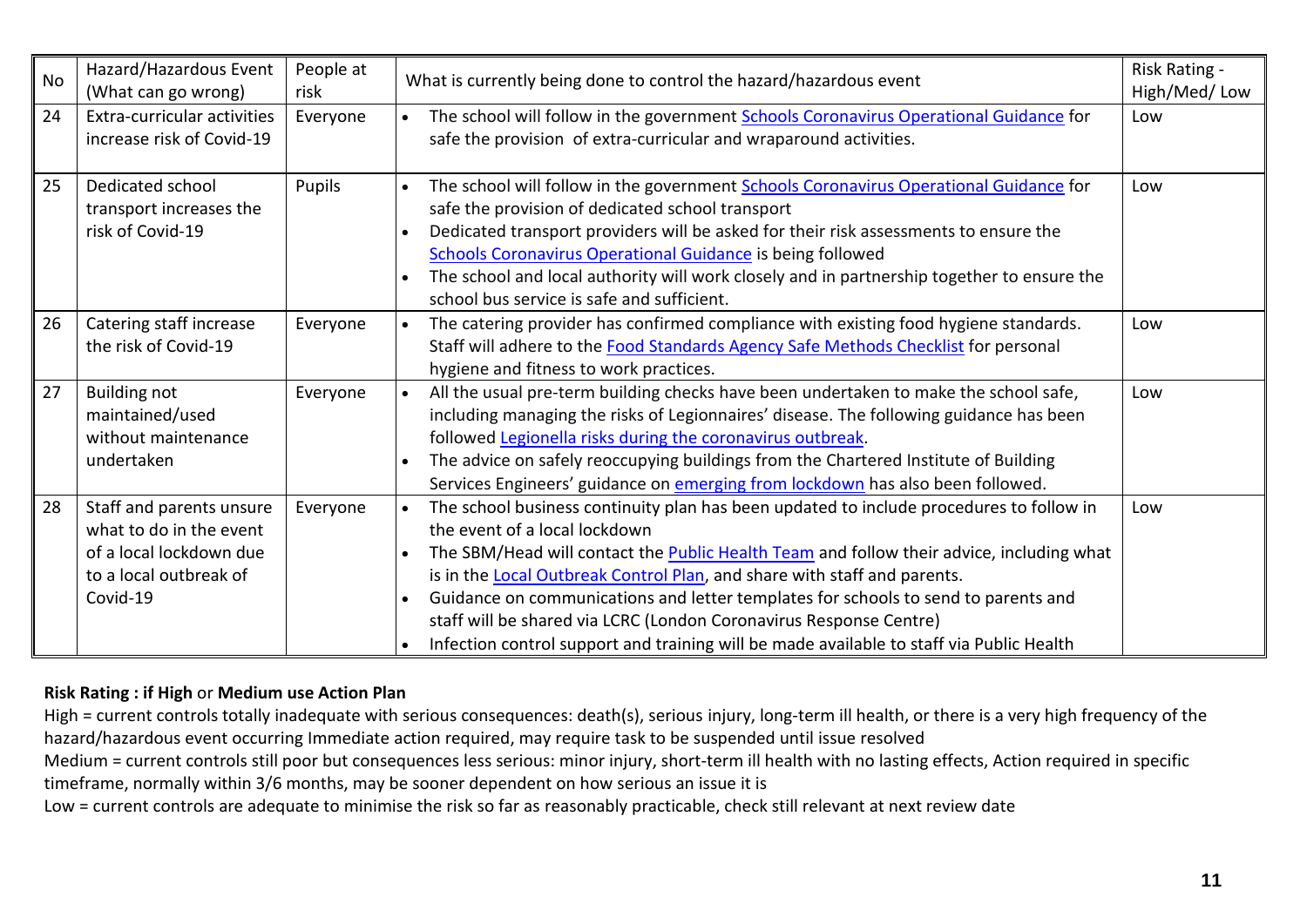## **Action Plan for Improvement**

| No. | Hazard/Hazardous Event<br>(What can go wrong)                                                                                                                                                                                                                                                                                                 | Action required to reduce risk so far as is reasonably<br>practicable                                                                                                                                                                                                                                               | Residual<br><b>Risk</b> | By<br>Whom | Target<br>Date | Completion<br>Date | Completed<br>By |
|-----|-----------------------------------------------------------------------------------------------------------------------------------------------------------------------------------------------------------------------------------------------------------------------------------------------------------------------------------------------|---------------------------------------------------------------------------------------------------------------------------------------------------------------------------------------------------------------------------------------------------------------------------------------------------------------------|-------------------------|------------|----------------|--------------------|-----------------|
| 6   | Poor social distancing<br>spreads the virus<br>This is considered the<br>greatest current risk and<br>will be mitigated by the<br>wearing of face masks,<br>improving ventilation,<br>one way systems of pupil<br>movement where<br>possible and staggered<br>lunchtimes/use of the<br>lunch area by students<br>from different<br>yeargroups | This is school dependant following DfE and Public<br>Health guidance<br>The following controls are in place for                                                                                                                                                                                                     | Low                     | Head       | 5 Jan<br>2022  |                    |                 |
|     |                                                                                                                                                                                                                                                                                                                                               | classrooms:<br>Mask wearing<br>Ventilation<br>The following controls are in place for corridors:<br>One-way systems<br>Mask wearing<br>The following controls are in place for toilets:<br><b>Enhanced cleaning</b><br>The following controls are in place for staff<br>rooms:<br>Social distancing<br>Mask wearing |                         |            |                |                    |                 |
|     |                                                                                                                                                                                                                                                                                                                                               | The following controls are in place for offices:<br>Social distancing<br>Mask wearing                                                                                                                                                                                                                               |                         |            |                |                    |                 |
|     |                                                                                                                                                                                                                                                                                                                                               | The following controls are in place for outside<br>areas:<br>No especial controls at this time                                                                                                                                                                                                                      |                         |            |                |                    |                 |